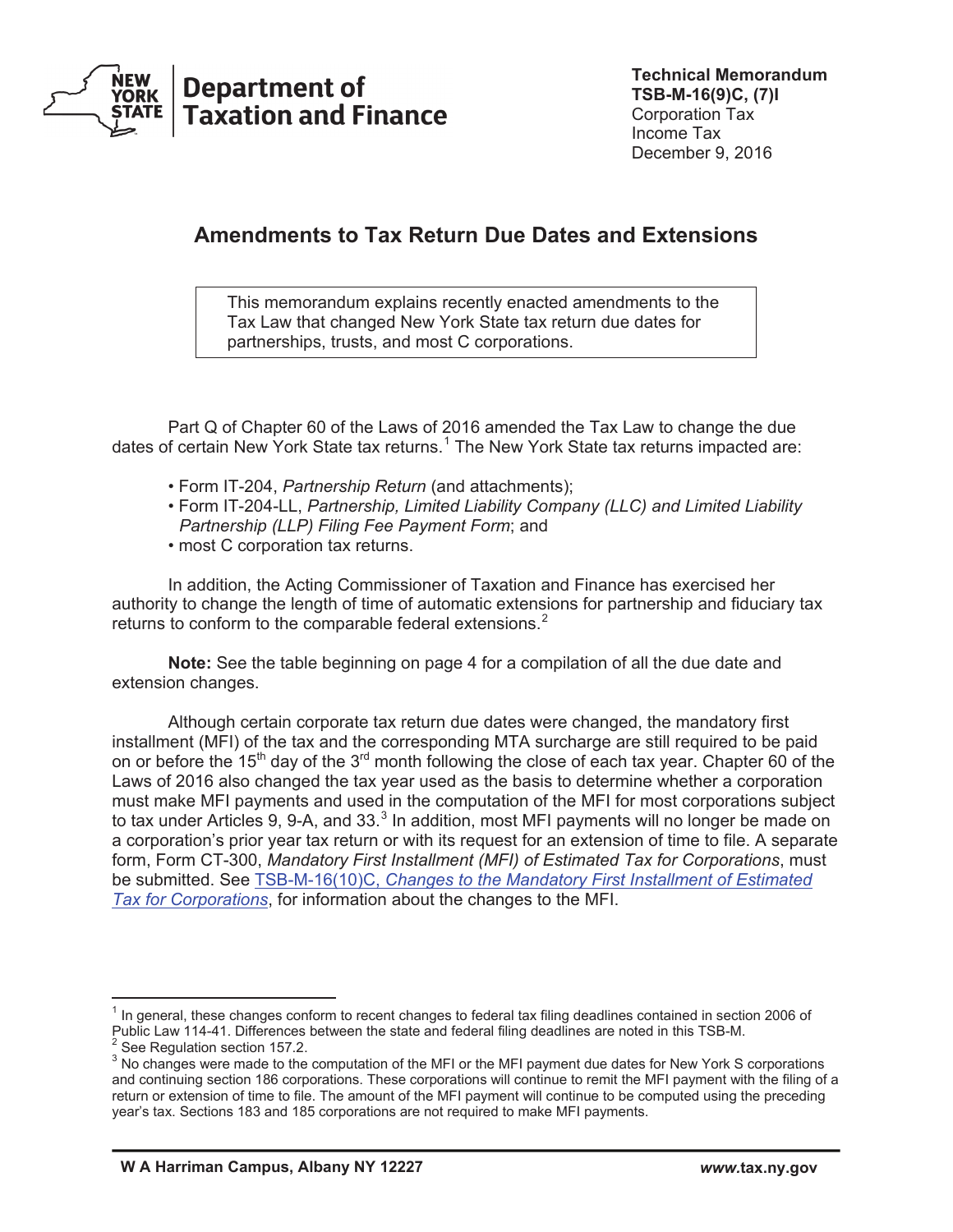# **Partnerships, LLCs, LLPs, and trusts**

#### **Due dates and extensions**

For tax years beginning on or after January 1, 2016, most partnerships are required to file their partnership tax returns and attachments on or before the 15<sup>th</sup> day of the 3<sup>rd</sup> month following the close of each tax year.<sup>4</sup> For calendar-year filers, this due date is March 15. In addition to this change, the Acting Commissioner is exercising her authority to conform the length of time of the partnership extension to that of the comparable federal form. This change allows partnerships to request a single, six-month automatic extension of time to file their New York State partnership returns.

 Partnerships, LLCs, and LLPs subject to the annual filing fee must now file Form IT-204-LL, *Partnership, Limited Liability Company, and Limited Liability Partnership Filing Fee Payment Form*, and make the payment of the filing fee on or before the 15<sup>th</sup> day of the 3<sup>rd</sup> month following the close of each tax year. Previously, this form was required to be filed within 60 days of the close of the tax year. This change was effective for tax years ending on or after April 13, 2016. No extensions are allowed for the filing of this form or the payment of the fee.

 Fiduciary returns (Form IT-205, *Fiduciary Income Tax Return*) continue to be due on or before the 15<sup>th</sup> day of the 4th month following the close of the tax year. For calendar-year filers, this due date is April 15. For fiduciary extensions, the Acting Commissioner is exercising her authority to conform the length of time of the automatic extension to that of the extension for the comparable federal form, which is now five and one-half months.

## **Corporations**

 $\overline{a}$ 

#### **Article 9-A and Article 33 due dates and extensions**

For tax years beginning on or after January 1, 2016, all New York C corporations (except DISCs<sup>5</sup>) that are subject to tax under Article 9-A and Article 33 corporations are required to file tax returns on or before the 15<sup>th</sup> day of the 4<sup>th</sup> month following the close of each tax year. For calendar-year filers this due date is April 15.

 No changes were made to the length of time of extensions for corporate tax returns. New York C corporations that are subject to tax under Article 9-A and Article 33 corporations may request an automatic six-month extension of time to file, and may request up to two additional three-month extensions. Requests for automatic six-month extensions must be made on or before the due date of the tax return. Requests for additional extension(s) must be filed before the expiration of any existing extension.

<sup>&</sup>lt;sup>4</sup> A partnership consisting entirely of nonresident aliens is required to file a New York partnership tax return on the

same date that its federal partnership return is due for the tax year.<br><sup>5</sup> Domestic International Sales Corporations (DISCs) are required to file tax returns on or before the 15<sup>th</sup> day of the 9<sup>th</sup> month following the close of the tax year.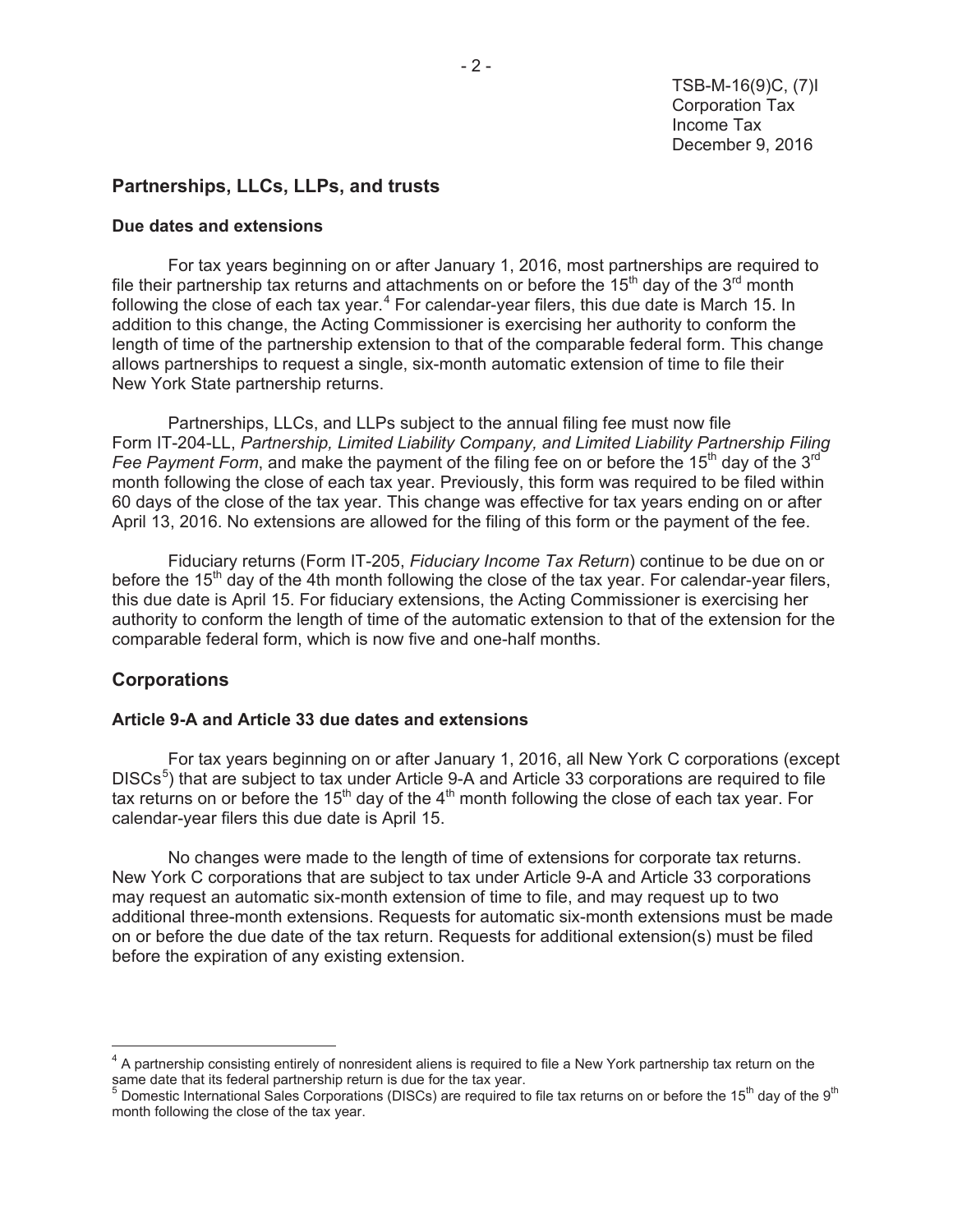New York S corporations continue to file their tax returns on or before the 15<sup>th</sup> day of the  $3<sup>rd</sup>$  month following the close of the tax year. For calendar-year filers this due date is March 15. New York S corporations may request a six-month extension of time to file. Additional extensions beyond six months will not be granted.

#### **Article 9 due dates and extensions**

 For tax years beginning on or after January 1, 2016, corporations subject to tax under Article 9, sections 184, 184-a, 186-a, 186-c, and 186-e are required to file tax returns on or before April 15 following the close of the calendar year.

 Corporations subject to tax under Article 9, sections 183 and 185, are required to report and pay an annual tax computed on the basis of its capital stock within New York during the preceding year. Beginning in 2017, these reports are due on or before April 15 of each year.<sup>6</sup> However, the MTA surcharge imposed under section 183-a (payable on Form CT-183-M, *Transportation and Transmission Corporation MTA Surcharge Return*) will be due on or before March 15, 2017. Beginning in 2018, the due date of the Form CT-183-M will be April 15.

Article 9 taxpayers may be granted an initial three-month extension of time to file. If these taxpayers cannot file within the three-month extension period, they may request up to three additional three-month extensions. A request for an initial three-month extension must be made on or before the due date of the tax return. Requests for additional extension(s) must be filed before the expiration of any existing extension.

 Article 9, continuing section 186 taxpayers are still required to file Forms CT-186, *Utility Corporation Franchise Tax Return*, and CT-186-M, *Utility Corporation MTA Surcharge Return*, on or before March 15.

 (Tax Law sections 171, 183-a(5), 186-a(4), 186-e(6), 192(1), 192(2), 209(1)(a), 211(1), 658(c)(1), 658(c)(3)(A), and 1515(a))

(Regulation sections 6-4.4, 31.1, and 48.3)

 6 The tax imposed under section 185 has been repealed beginning in 2018. The return due on April 15, 2017, is the last tax return required for taxpayers subject to tax under section 185 of the Tax Law.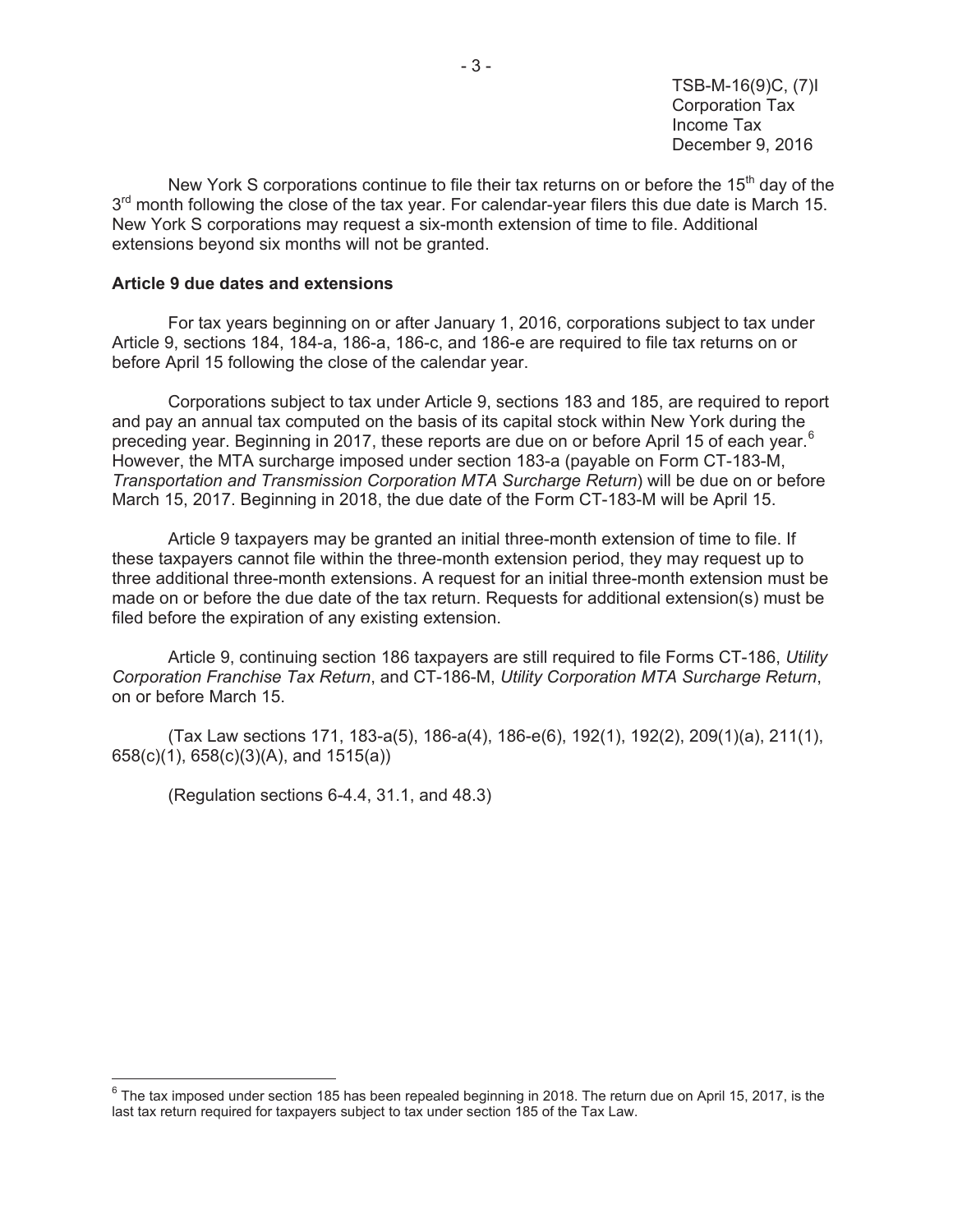# **Due Date and Extension Changes Table**

These changes are generally effective for tax years beginning on or after January 1, 2016.

| Article 22, Personal Income Tax, calendar-year filers                                                                                                                                                                            |                          |                                                                 |                                            |
|----------------------------------------------------------------------------------------------------------------------------------------------------------------------------------------------------------------------------------|--------------------------|-----------------------------------------------------------------|--------------------------------------------|
| <b>Tax Return</b>                                                                                                                                                                                                                | <b>Prior</b><br>due date | <b>New</b><br>due date                                          | <b>Extended due dates</b><br>under new law |
| IT-204, Partnership Return, including<br>attachments:<br>IT-204-IP, New York Partner's<br>Schedule K-1<br>IT-204.1, New York Corporate Partners'<br>Schedule K<br>IT-204-CP, New York Corporate<br><b>Partner's Schedule K-1</b> | April 15                 | March 15                                                        | September 15                               |
| IT-204-LL, Partnership, Limited Liability<br>Company, and Limited Liability<br>Partnership Filing Fee Payment Form                                                                                                               | March 1                  | March 15<br>(tax years ending<br>on or after<br>April 13, 2016) | No extension                               |
| IT-205, Fiduciary Income Tax Return                                                                                                                                                                                              | April 15                 | April 15<br>(unchanged)                                         | September 30                               |
| • Fiscal-year partnership returns are due on the $15th$ day of the $3rd$ month following the close of the tax<br>year. A six-month extension may be requested from that date.                                                    |                          |                                                                 |                                            |

• Filing fee payment forms for fiscal-year filers are due on the 15<sup>th</sup> day of the 3<sup>rd</sup> month following the close of the tax year. No extension is allowed.

• Fiscal-year fiduciary returns are due on the 15<sup>th</sup> day of the 4<sup>th</sup> month following the close of the tax year. A five and one-half month extension may be requested from that date.

| <b>Article 9, Corporation Tax</b>                                                                      |                          |                                |                                                                       |
|--------------------------------------------------------------------------------------------------------|--------------------------|--------------------------------|-----------------------------------------------------------------------|
| <b>Tax Return</b>                                                                                      | <b>Prior</b><br>due date | <b>New</b><br>due date         | <b>Extended due dates</b><br>under new law<br>(additional extensions) |
| CT-183, Transportation and Transmission<br>Corporation Franchise Tax Return on<br><b>Capital Stock</b> | March 15                 | April 15<br>(starting in 2017) | July 15<br>(October 15)<br>(January 15)<br>(April 15)                 |
| CT-183-M, Transportation and<br><b>Transmission Corporation MTA Surcharge</b><br>Return                | March 15                 | April 15<br>(starting in 2018) | July 15<br>(October 15)<br>(January 15)<br>(April 15)                 |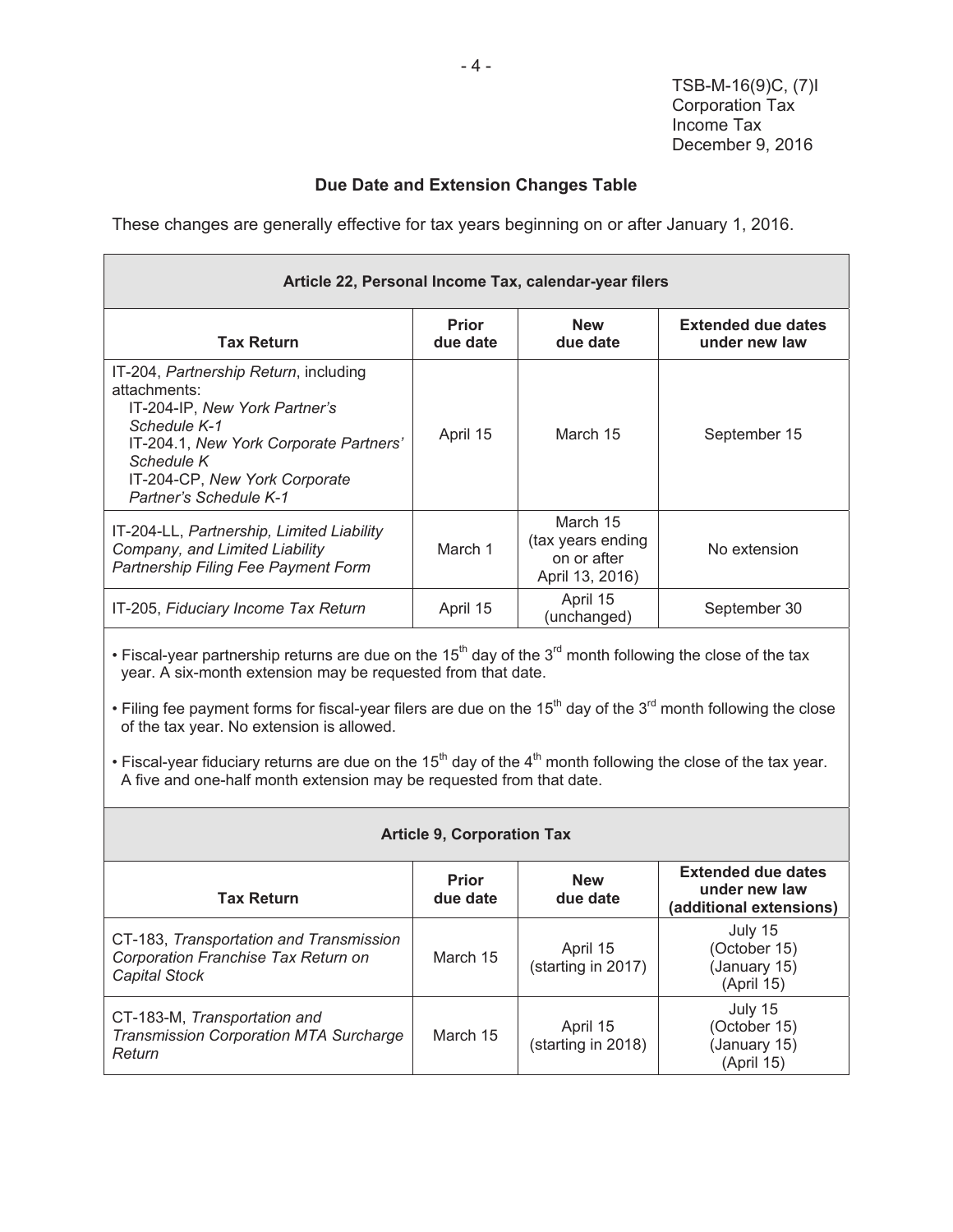| CT-184, Transportation and Transmission<br>Corporation Franchise Tax Return on<br><b>Gross Earnings</b> | March 15 | April 15                | July 15<br>(October 15)<br>(January 15)<br>(April 15)    |
|---------------------------------------------------------------------------------------------------------|----------|-------------------------|----------------------------------------------------------|
| CT-184-M, Transportation and<br><b>Transmission Corporation MTA Surcharge</b><br>Return                 | March 15 | April 15                | July 15<br>(October 15)<br>(January 15)<br>(April 15)    |
| CT-185, Cooperative Agricultural<br><b>Corporation Franchise Tax Return</b>                             | March 15 | April 15<br>(2017 only) | July 15<br>(October 15)<br>(January 15)<br>(April 15)    |
| CT-186, Utility Corporation Franchise Tax<br>Return                                                     | March 15 | March 15<br>(unchanged) | June 15<br>(September 15)<br>(December 15)<br>(March 15) |
| CT-186-M, Utility Corporation MTA<br>Surcharge Return                                                   | March 15 | March 15<br>(unchanged) | June 15<br>(September 15)<br>(December 15)<br>(March 15) |
| CT-186-E, Telecommunications Tax<br><b>Return and Utility Services Tax Return</b>                       | March 15 | April 15                | July 15<br>(October 15)<br>(January 15)<br>(April 15)    |
| CT-186-P, Utility Services Tax Return-<br>Gross Income                                                  | March 15 | April 15                | July 15<br>(October 15)<br>(January 15)<br>(April 15)    |
| CT-186-P/M, Utility Services MTA<br>Surcharge Return                                                    | March 15 | April 15                | July 15<br>(October 15)<br>(January 15)<br>(April 15)    |

• All Article 9 taxpayers are calendar-year filers.

• Article 9 taxpayers may request a three-month extension from the original due date of their returns. Up to three additional three-month extensions may be requested.

## **Article 9-A, Business Corporation Franchise Tax, calendar-year filers**

| <b>Tax Return</b>                                                 | <b>Prior</b><br>due date | <b>New</b><br>due date | <b>Extended due dates</b><br>under new law<br>(additional extensions) |
|-------------------------------------------------------------------|--------------------------|------------------------|-----------------------------------------------------------------------|
| CT-3, General Business Corporation<br><b>Franchise Tax Return</b> | March 15                 | April 15               | October 15<br>(January 15)<br>(April 15)                              |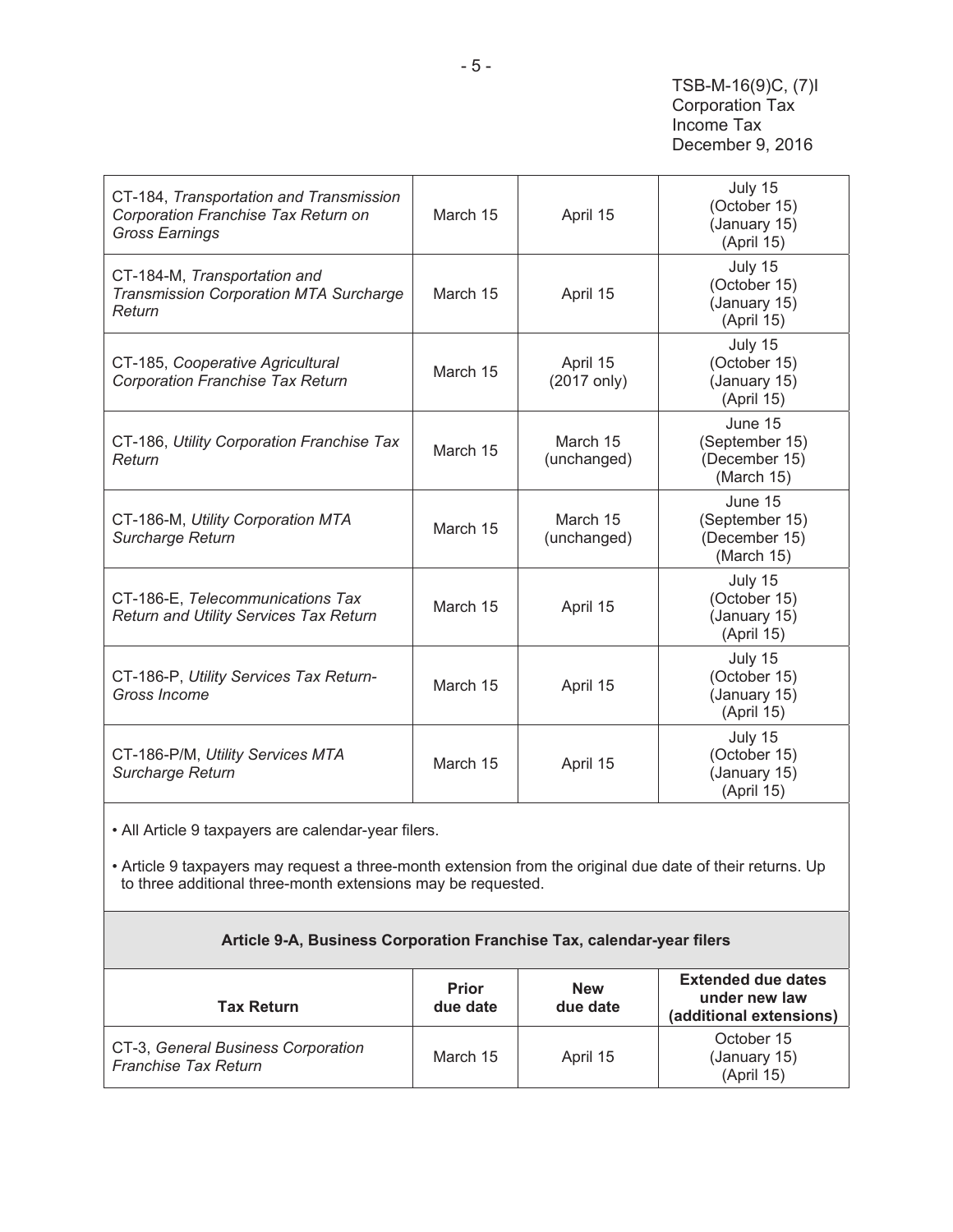| CT-3-M, General Business Corporation<br><b>MTA Surcharge Return</b>                                                                                               | March 15 | April 15                | October 15<br>(January 15)<br>(April 15) |
|-------------------------------------------------------------------------------------------------------------------------------------------------------------------|----------|-------------------------|------------------------------------------|
| CT-3-A, General Business Corporation<br>Combined Franchise Tax Return,<br>including attachment:<br>CT-3-A/BC, Member's Detail Report                              | March 15 | April 15                | October 15<br>(January 15)<br>(April 15) |
| CT-3-S, New York S Corporation<br>Franchise Tax Return, including<br>attachment:<br>CT-34-SH, New York S Corporation<br><b>Shareholders' Information Schedule</b> | March 15 | March 15<br>(unchanged) | September 15                             |

• Fiscal-year New York C corporation returns are due on or before the  $15<sup>th</sup>$  day of the  $4<sup>th</sup>$  month following the close of the tax year. A six-month extension may be requested from that date. Up to two additional three-month extensions may be requested.

• Fiscal-year New York S corporation returns are due on or before the 15<sup>th</sup> day of the 3<sup>rd</sup> month following the close of the tax year. One six-month extension may be requested from that date.

| <b>Tax Return</b>                                                           | Prior<br>due date | <b>New</b><br>due date | <b>Extended due dates</b><br>under new law<br>(additional extensions) |
|-----------------------------------------------------------------------------|-------------------|------------------------|-----------------------------------------------------------------------|
| CT-33, Life Insurance Corporation<br><b>Franchise Tax Return</b>            | March 15          | April 15               | October 15<br>(January 15)<br>(April 15)                              |
| CT-33-NL, Non-Life Insurance<br><b>Corporation Franchise Tax Return</b>     | March 15          | April 15               | October 15<br>(January 15)<br>(April 15)                              |
| CT-33-A, Life Insurance Corporation<br><b>Combined Franchise Tax Return</b> | March 15          | April 15               | October 15<br>(January 15)<br>(April 15)                              |
| CT-33-C, Captive Insurance Company<br><b>Franchise Tax Return</b>           | March 15          | April 15               | October 15<br>(January 15)<br>(April 15)                              |
| CT-33-M, Insurance Corporation MTA<br>Surcharge Return                      | March 15          | April 15               | October 15<br>(January 15)<br>(April 15)                              |

#### **Article 33, Insurance Corporations, calendar-year filers**

• Fiscal-year Article 33 corporation returns are due on or before the 15th day of the 4th month following the close of each tax year. A six-month extension may be requested from that date. Up to two additional three-month extensions may be requested.